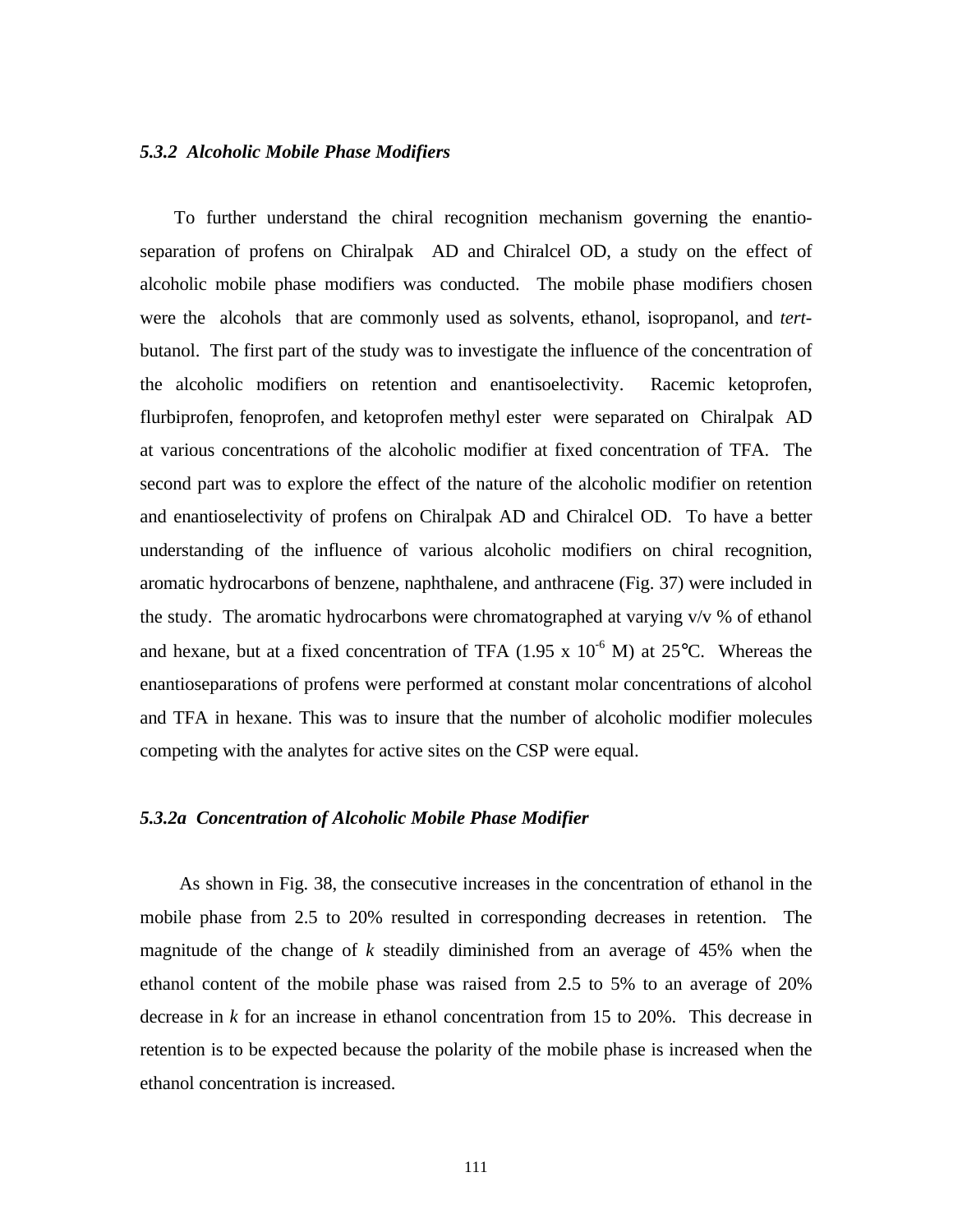

Figure 37. Aromatic hydrocarbons used as additional probe analytes with 1,3,5-tri-*tert*butylbenzene for the determination of the column dead volume.



Figure 38. The effect of increasing the ethanol concentration in the mobile phase on retention on Chiralpak AD. Each data point is the mean of four replicate injections. Retention factor (*k*) error:  $\pm 1.63 \times 10^{-4}$  -  $\pm 2.71 \times 10^{-3}$ .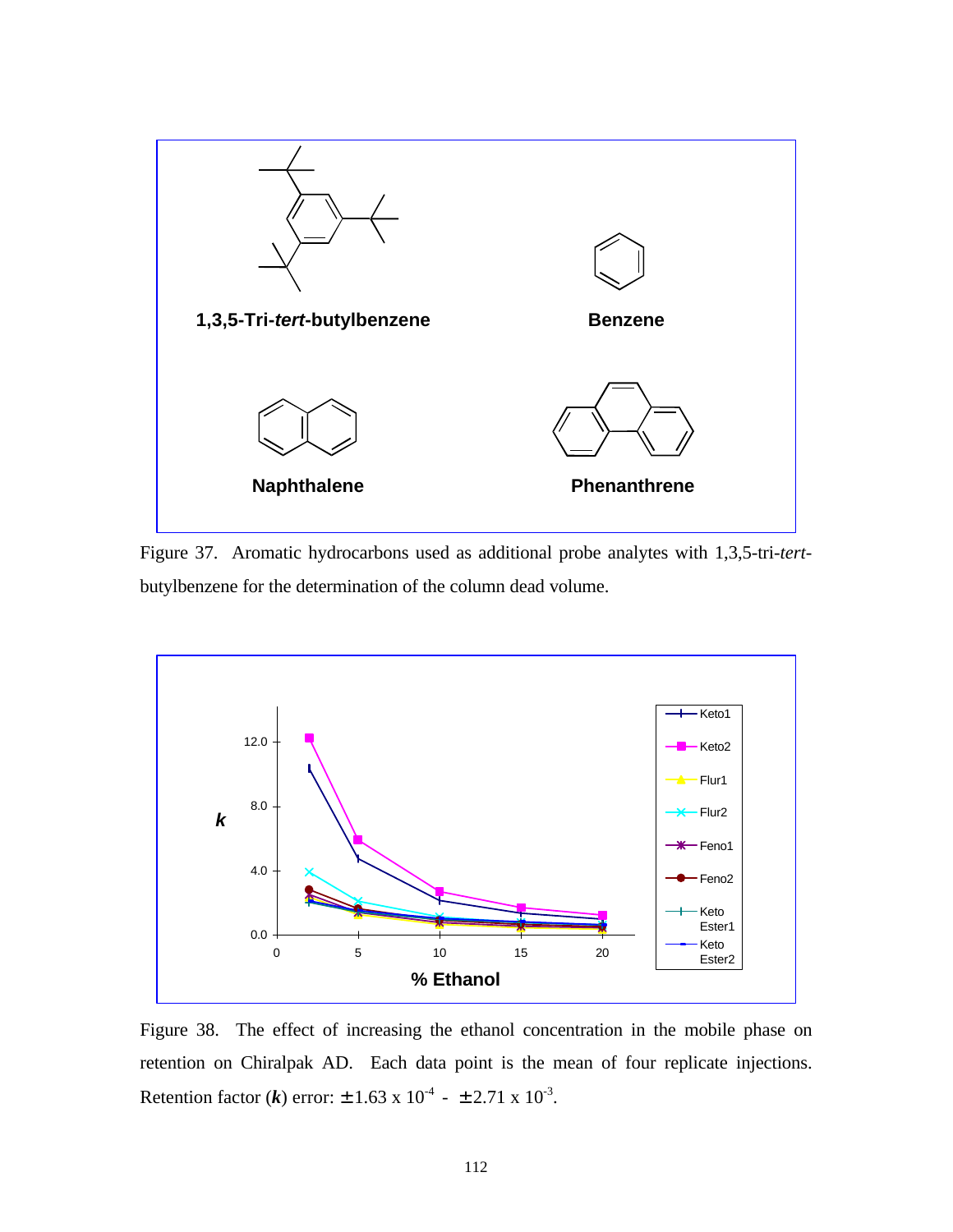| % Ethanol | Enantioselectivity, $\alpha$  |                               |                               |                               |
|-----------|-------------------------------|-------------------------------|-------------------------------|-------------------------------|
|           | Fenoprofen                    | Flurbiprofen                  | Ketoprofen                    | Ketoprofen                    |
|           |                               |                               |                               | <b>Methyl Ester</b>           |
| 2.5       | 1.12                          | 1.67                          | 1.19                          | 1.04                          |
|           | $\pm$ 4.75 x 10 <sup>-4</sup> | $\pm$ 6.11 x 10 <sup>-4</sup> | $\pm$ 1.14 x 10 <sup>-4</sup> | $\pm$ 4.75 x 10 <sup>-4</sup> |
| 5         | 1.17                          | 1.68                          | 1.24                          | 1.06                          |
|           | $\pm$ 8.29 x 10 <sup>-4</sup> | $\pm$ 1.69 x 10 <sup>-3</sup> | $\pm$ 2.36 x 10 <sup>-3</sup> | $\pm$ 4.75 x 10 <sup>-4</sup> |
| 10        | 1.21                          | 1.70                          | 1.27                          | 1.06                          |
|           | $\pm 1.05 \times 10^{-3}$     | $\pm$ 1.20 x 10 <sup>-4</sup> | $\pm$ 6.02 x 10 <sup>-4</sup> | $\pm$ 4.75 x 10 <sup>-4</sup> |
| 15        | 1.20                          | 1.69                          | 1.26                          | 1.06                          |
|           | $\pm$ 5.59 x 10 <sup>-4</sup> | $\pm$ 7.60 x 10 <sup>-4</sup> | $\pm$ 6.49 x 10 <sup>-4</sup> | $\pm$ 4.75 x 10 <sup>-4</sup> |
| 20        | 1.17                          | 1.76                          | 1.27                          | 1.06                          |
|           | $\pm$ 4.51 x 10 <sup>-4</sup> | $\pm$ 5.31 x 10 <sup>-3</sup> | $\pm$ 6.65 x 10 <sup>-4</sup> | $\pm$ 1.55 x 10 <sup>-4</sup> |

**Table XI. The effect of the concentration of ethanol on the enantioselectivity of profens on Chiralpak AD.**

Average of six runs, 25°C, flow rate 1.0 mL/min.

 The enantioselectivity of analytes was not markedly affected by the increase in the alcoholic modifier's concentration as shown in Table XI, except for ketoprofen and fenoprofen which is about 7%. The enantioselectivity of ketoprofen methyl ester was unchanged, except when ethanol was 2.5% in the mobile phase.

 The above results strongly indicate that the alcoholic modifier molecules, ethanol in this case, compete with the analytes for achiral and chiral adsorption sites of the CSP. Thus, the retention and enantioselectivity were altered by changes of the concentration of ethanol in the mobile phase.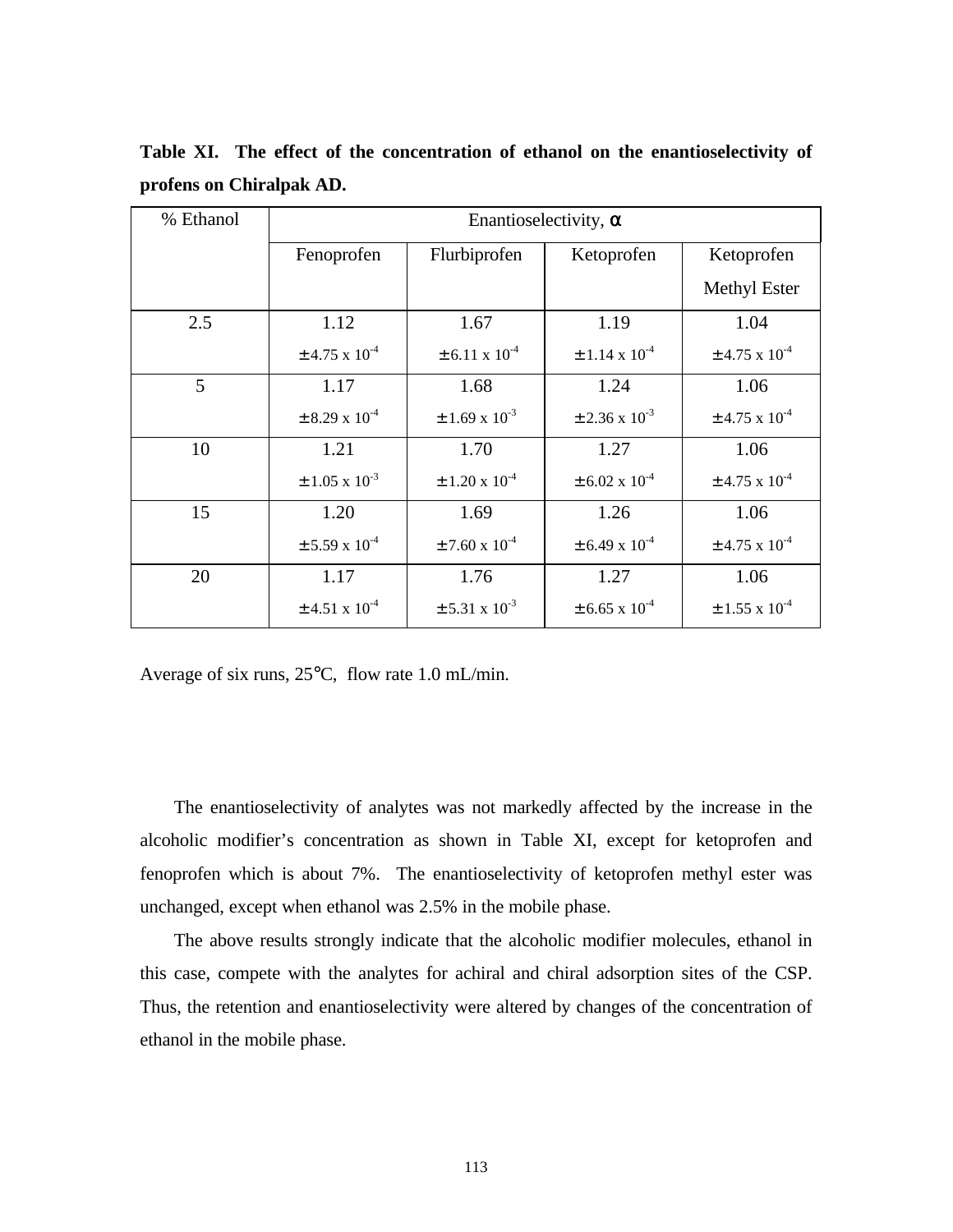#### *5.3.2b Influence of Alcoholic Mobile Phase Modifiers on Aromatic Hydrocarbons*

 The results for the retention of aromatic hydrocarbons are presented on Table XII. Considering the retention of 1,3,5-tri-*tert*-butylbenzene, which is used to determine the column's dead volume, all aromatic hydrocarbons were slightly retained on Chiralpak AD. The retention seems to dependent on their size. The increasing order of their retention is benzene > naphthalene > anthracene. This trend corresponds to the increasing order of their molecular size. In addition, although there was a decreasing trend in the retention when the alcoholic modifier was changed from ethanol to 2-propanol to *tert*-butanol, the change in retention is noticeable for phenanthrene. This decreasing trend of retention is not due to the polarity of the mobile phase because with ethanol, which is the most polar among the alcoholic modifiers, the analytes have the longest retention. This trend, however, can be correlated to the increasing order of the steric size of the alcoholic modifier: ethanol, 2-propanol, and *tert*-butanol.

 These results strongly suggest that the analytes were retained on Chiralpak AD by insertion into the chiral cavity. Their retention seems to be dependent on their fit to the chiral cavities. The aromatic hydrocarbons are very nonpolar and the only possible interactions with the polar CSP is by London dispersion forces.

 The retention of the aromatic hydrocarbons on Chiralcel OD are presented in Table XIII. The aromatic hydrocarbons, with reference to 1,3,5-tri-*tert*-butylbenzene were also slightly retained on Chiralcel OD. The trend of retention is the same order for increasing molecular size: benzene, naphthalene, and phenanthrene. These results also strongly indicate that the mechanism for their retention is by insertion of the aromatic portion to the chiral cavity of the CSP.

## *5.3.2c Nature of the Alcoholic Mobile Phase Modifiers*

The properties of the various alcoholic modifiers are shown in Table XIV. The polarity index, P', according to Rohrschneider<sup>287</sup> is an indication of the ability of the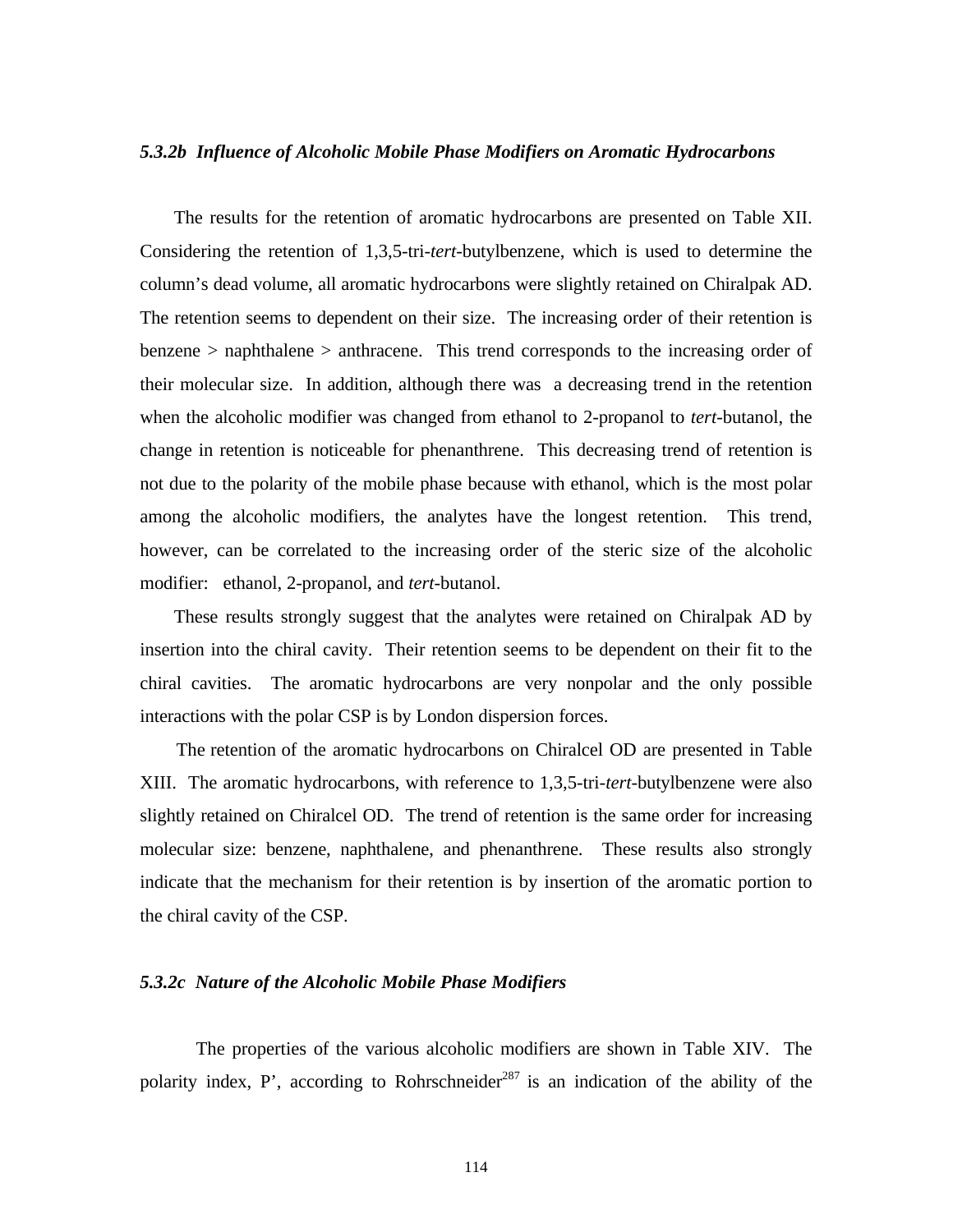|                                      | Retention Time (min)                                                                              |                                |                                |  |
|--------------------------------------|---------------------------------------------------------------------------------------------------|--------------------------------|--------------------------------|--|
| Analyte                              | Alcoholic Modifier                                                                                |                                |                                |  |
|                                      | $(3.42 \text{ M} \text{ EtOH} \text{ in hexane with } 1.95 \text{ x } 10^{-6} \text{ moles TFA})$ |                                |                                |  |
|                                      | Ethanol                                                                                           | 2-Propanol                     | Tert-butanol                   |  |
| 1,3,5-Tri- <i>tert</i> -butylbenzene | $3.04 \pm 5.33 \times 10^{-8}$                                                                    | $3.01 \pm 5.77 \times 10^{-4}$ | $2.99 \pm 5.00 \times 10^{-4}$ |  |
| <b>Benzene</b>                       | $3.35 \pm 1.17 \times 10^{-3}$                                                                    | $3.31 \pm 5.77 \times 10^{-4}$ | $3.29 \pm 8.16 \times 10^{-4}$ |  |
| Naphthalene                          | $3.53 \pm 1.17 \times 10^{-4}$                                                                    | $3.47 \pm 1.00 \times 10^{-4}$ | $3.43 \pm 9.57 \times 10^{-4}$ |  |
| Phenanthrene                         | $4.03 \pm 5.16 \times 10^{-4}$                                                                    | $3.81 \pm 5.77 \times 10^{-4}$ | $3.76 \pm 5.00 \times 10^{-4}$ |  |

**Table XII. The effect of various alcoholic modifiers on the retention of aromatic hydrocarbons on Chiralpak AD.**

Average of four runs, 25°C, flow rate 1.0 mL/min.

# **Table XIII. Retention of aromatic hydrocarbons on Chiralcel OD.**

| Analyte                              | Retention Time (min)                    |  |
|--------------------------------------|-----------------------------------------|--|
|                                      | Alcoholic Modifier (3.43 EtOH in hexane |  |
|                                      | with $1.95 \times 10^{-6}$ moles TFA)   |  |
| 1,3,5-Tri- <i>tert</i> -butylbenzene | $2.77 \pm 8.20 \times 10^{-4}$          |  |
| Benzene                              | $3.21 \pm 1.00 \times 10^{-4}$          |  |
| Naphthalene                          | $3.56 \pm 5.00 \times 10^{-4}$          |  |
| Phenanthrene                         | $3.72 \pm 5.00 \times 10^{-4}$          |  |

Average of four runs, 25°C, flow rate of 1.0 mL/min.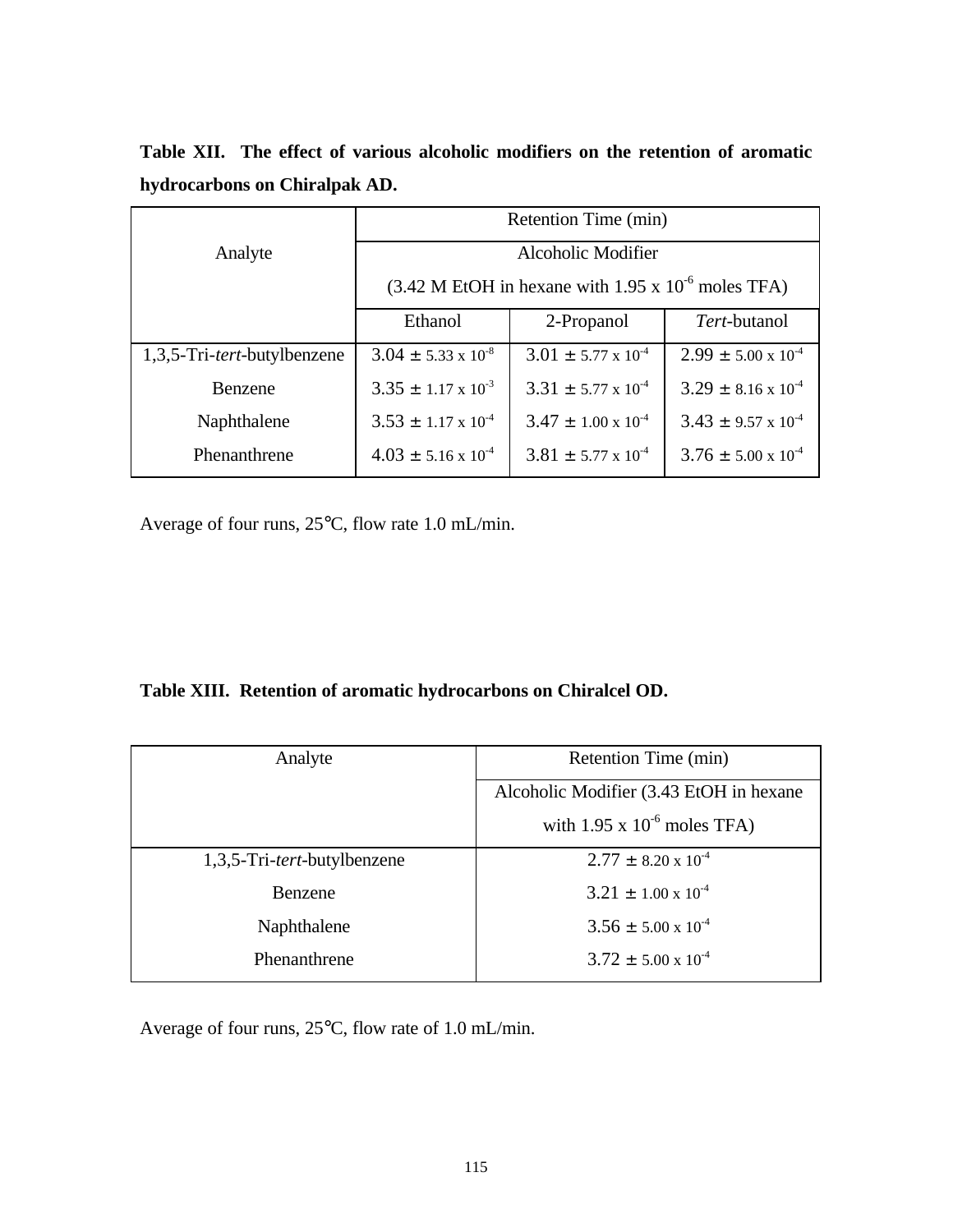| Polar Solvent        | Polarity Index | $H^+$ Acceptor | $H^+$ Donor | <b>Strong Dipole</b> |
|----------------------|----------------|----------------|-------------|----------------------|
|                      | P'             | $x_{e}$        | $x_d$       | $x_n$                |
| Ethanol              | 4.3            | 0.52           | 0.19        | 0.29                 |
| 2-Propanol           | 3.9            | 0.55           | 0.19        | 0.27                 |
| <i>tert</i> -Butanol | 4.1            | 0.56           | 0.20        | 0.24                 |

**Table XIV. Polarity index, P', and selectivity parameters, X, as defined and calculated by Snyder**<sup>289</sup> **from solubility data reported by Rohrschneider.**

solvent to take part in strong intermolecular interactions with others, like molecules. The selectivity parameters,  $x_e$ ,  $x_d$ , and  $x_n$ , can be considered as the reflecting the ability of the solvent to function as a proton acceptor, proton donor, or strong dipole respectively. Alcohols have high proton accepting abilities, thus, are considered as essentially proton acceptors.

 From Table XIV, the increasing order of the alcoholic modifiers as proton acceptors is ethanol, 2-propanol, and *tert*-butanol. This is also the order of increasing size of alcoholic modifiers.

 The results of these various alcohols on retention, enantisoelectivity, and resolution of profens on Chiralpak AD and Chiralcel OD are summarized in Tables XV and XVI. As shown in Table XIII, the change in mobile phase modifier from ethanol to 2-propanol to *tert*-butanol at constant molar concentration results in a steady decrease in  $k_2$  for the enantioseparation of profens on Chiralpak AD. The decreases in  $k_2$  for carprofen, fenoprofen, flurbiprofen, and ketoprofen average around 63, 198, 37, and 104%, respectively.

 These results are not consistent with the increasing ability of the alcohols to displace the analytes from the CSP due to an increase in alcohol polarity. The polarity index of ethanol, 2-propanol, and *tert*-butanol are 4.3, 3.9, and 4.1, respectively. Ethanol, which is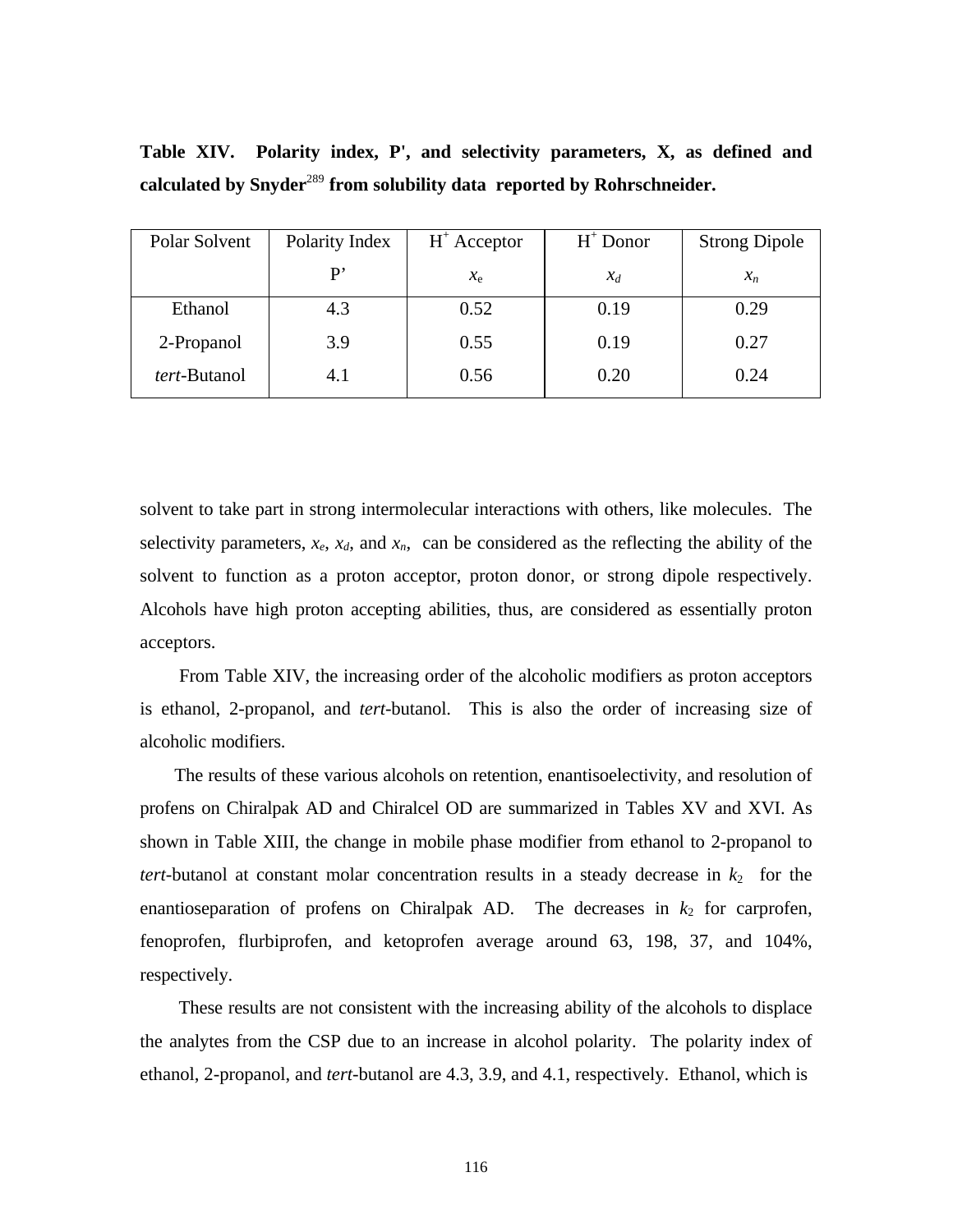| Table XV. Summary of the enantioseparation of profens on Chiralpak AD using |
|-----------------------------------------------------------------------------|
| different alcoholic modifiers.                                              |

| Profen                            | Alcoholic           | $k_2$ *                        | Enantio-                                                                                             | Resolution                                                                                           |
|-----------------------------------|---------------------|--------------------------------|------------------------------------------------------------------------------------------------------|------------------------------------------------------------------------------------------------------|
|                                   | <b>Mobile Phase</b> |                                | selectivity                                                                                          |                                                                                                      |
|                                   | Modifier            |                                | α                                                                                                    | $\mathbf R$                                                                                          |
|                                   |                     |                                |                                                                                                      |                                                                                                      |
| Carprofen                         | Ethanol             |                                | $2.08 \pm 8.70 \times 10^{-4}$ 1.06 ± 6.18 x 10 <sup>-4</sup> 0.67 ± 7.30 x 10 <sup>-3</sup>         |                                                                                                      |
| (3.42 M EtOH in                   | 2-Propanol          |                                |                                                                                                      | $1.57 \pm 7.49 \times 10^{-4}$ 1.25 $\pm$ 8.90 x 10 <sup>-4</sup> 2.11 $\pm$ 1.65 x 10 <sup>-2</sup> |
| hexane with $1.95 \times 10^{-6}$ | tert-Butanol        |                                | $1.03 \pm 3.40 \times 10^{-3}$ 1.03 $\pm 4.57 \times 10^{-3}$                                        | $0.67 \pm 2.00 \times 10^{-2}$                                                                       |
| moles TFA)                        |                     |                                |                                                                                                      |                                                                                                      |
|                                   |                     |                                |                                                                                                      |                                                                                                      |
| Fenoprofen                        | Ethanol             |                                | $1.64 \pm 7.04 \times 10^{-4}$ 1.17 $\pm$ 8.29 x 10 <sup>-4</sup> 1.91 $\pm$ 8.99 x 10 <sup>-3</sup> |                                                                                                      |
| $(0.86 M$ EtOH in                 | 2-Propanol          |                                | $1.60 \pm 4.20 \times 10^{-4}$ $1.30 \pm 3.42 \times 10^{-4}$ $2.99 \pm 6.49 \times 10^{-3}$         |                                                                                                      |
| hexane with 1.95 x $10^{-6}$      | tert-Butanol        |                                | $0.83 \pm 6.83 \times 10^{-4} \cdot 1.07 \pm 1.62 \times 10^{-3}$                                    | $0.51 \pm 1.23 \times 10^{-2}$                                                                       |
| moles TFA)                        |                     |                                |                                                                                                      |                                                                                                      |
|                                   |                     |                                |                                                                                                      |                                                                                                      |
| Flurbiprofen                      | Ethanol             |                                | $2.09 \pm 1.72 \times 10^{-3} \pm 1.68 \pm 1.69 \times 10^{-3} \pm 6.32 \pm 2.18 \times 10^{-2}$     |                                                                                                      |
| $(0.86 M$ EtOH in                 | 2-Propanol          |                                | $1.48 \pm 3.26 \times 10^{-4}$ 1.55 ± 4.33 x 10 <sup>-4</sup>                                        | $4.60 \pm 7.98 \times 10^{-3}$                                                                       |
| hexane with $1.95 \times 10^{-6}$ | tert-Butanol        |                                | $1.15 \pm 7.28 \times 10^{-4}$ 1.38 ± 1.66 x 10 <sup>-3</sup>                                        | $2.68 \pm 2.57 \times 10^{-2}$                                                                       |
| moles TFA)                        |                     |                                |                                                                                                      |                                                                                                      |
|                                   |                     |                                |                                                                                                      |                                                                                                      |
| Ketoprofen                        | Ethanol             |                                | $5.90 \pm 2.36 \times 10^{-3}$ 1.24 $\pm$ 5.78 x 10 <sup>-4</sup> 3.32 $\pm$ 1.23 x 10 <sup>-2</sup> |                                                                                                      |
| $(0.86 M$ EtOH in                 | 2-Propanol          |                                | $4.11 \pm 6.75 \times 10^{-4}$ 1.23 ± 3.02 x 10 <sup>-4</sup> 2.82 ± 4.89 x 10 <sup>-3</sup>         |                                                                                                      |
| hexane with 1.95 x $10^{-6}$      | tert-Butanol        | $2.98 \pm 3.19 \times 10^{-3}$ | $1.00 \pm 1.52 \times 10^{-3}$                                                                       | 0.00                                                                                                 |
| moles TFA)                        |                     |                                |                                                                                                      |                                                                                                      |

\*Retention factor of second eluted enantiomer

Average of six runs, 25°C, flow rate of 1.0 mL/min.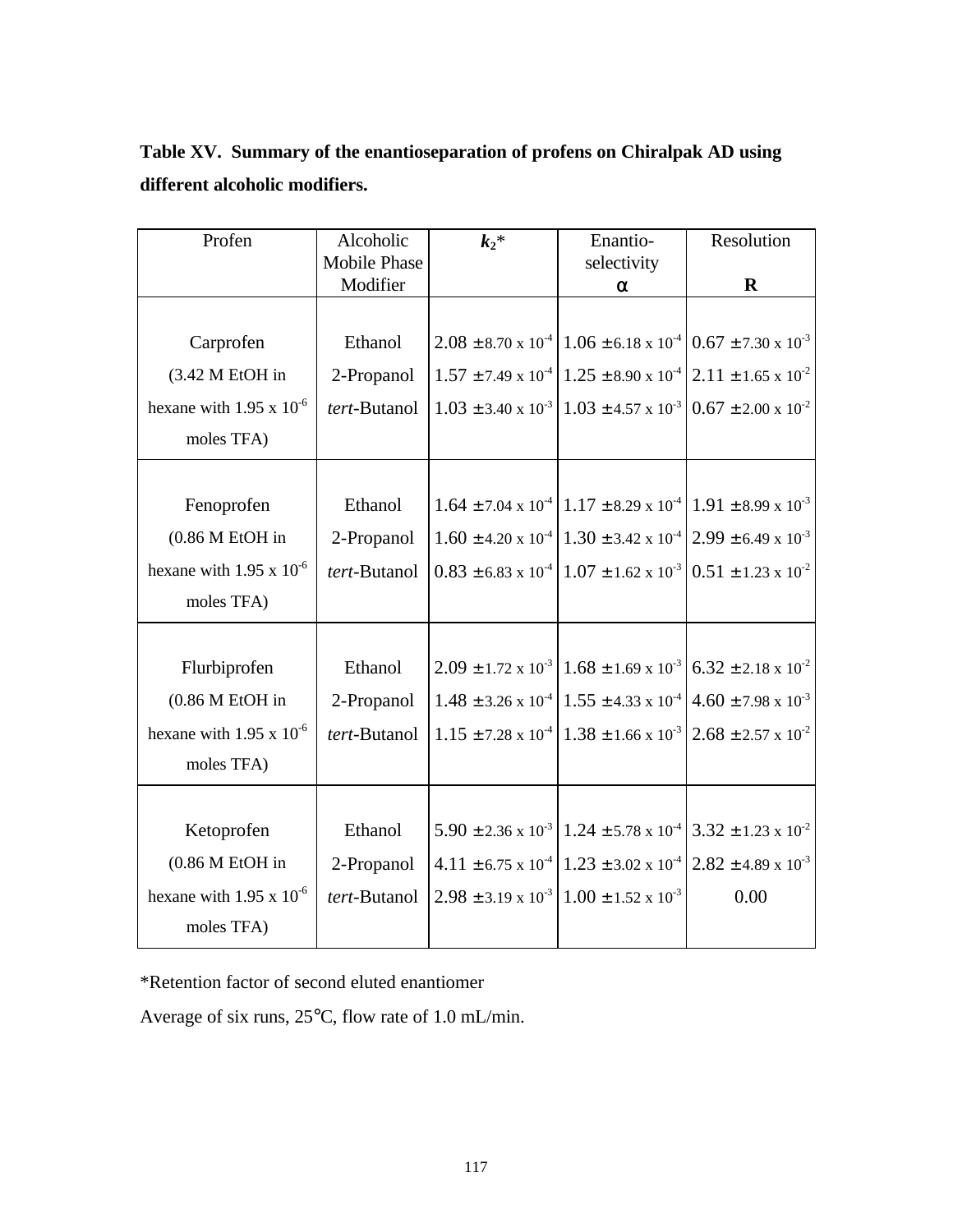the most polar alcohol, retained the analytes the longest. Instead, the decreasing trend for retention factor is directly related with the increasing ability of the alcoholic modifier to form hydrogen bonding, as well as the increasing trend of size. The proton accepting ability for ethanol, 2-propanol, and *tert*-butanol are 0.52, 0.55, and 0.56, respectively.

 When ethanol was replaced by *tert*-butanol, there was a dramatic decrease in the retention of analytes, with an average decrease of 160% in the observed retention factors (Table XVI). The percent changes in retention when ethanol was changed to *tert*-butanol for carprofen, fenoprofen, flurbiprofen, and ketoprofen were 103, 303, 59, and 176%, respectively.

There is no correlation between the enantioselectivity,  $\alpha$ , and the proton accepting ability,  $x_e$ , of alcoholic modifier for Chiralpak AD. The influence on  $\alpha$  varies according to the structure of the solute. However, the enantioselectivity of profens is smaller with *tert*-butanol than with ethanol and 2-propanol (Table XV). The effect of the change of the mobile phase modifier on the enantioselectivity of profens on Chiralpak AD is less dramatic. The overall change in enantioselectivity is about 16%.

 The resolution of racemic profens also exhibits the same behavior as that of enantioselectivity. Enantiomer resolution varied according to the structure of the profens. Nevertheless, the resolution was very low when *tert*-butanol was the alcoholic modifier. Ketoprofen, which had a resolution of 3.32 and 2.82 with ethanol and 2-propanol, respectively, became zero with *tert*-butanol. This was the consequence when  $α$  changed to 1.00 (Table V).

 One plausible conclusion that can be drawn from the above results is that hydrogen bonding is the dominant interaction of profens with Chiralpak AD for retention. Hence the profens have the shortest retention with *tert*-butanol because among the alcoholic modifiers it has the highest tendency to compete with the analytes for hydrogen bonding with the CSP. Secondly, the additional or secondary hydrogen bonding appears to be critical for chiral discrimination of profens on Chiralpak AD. With *tert*-butanol, the profens have the lowest enantioselectivity values. In fact the enantioselectivity of ketoprofen changed from 1.24 and 1.23 to 1.00 (Table XV) when ethanol and 2-propanol,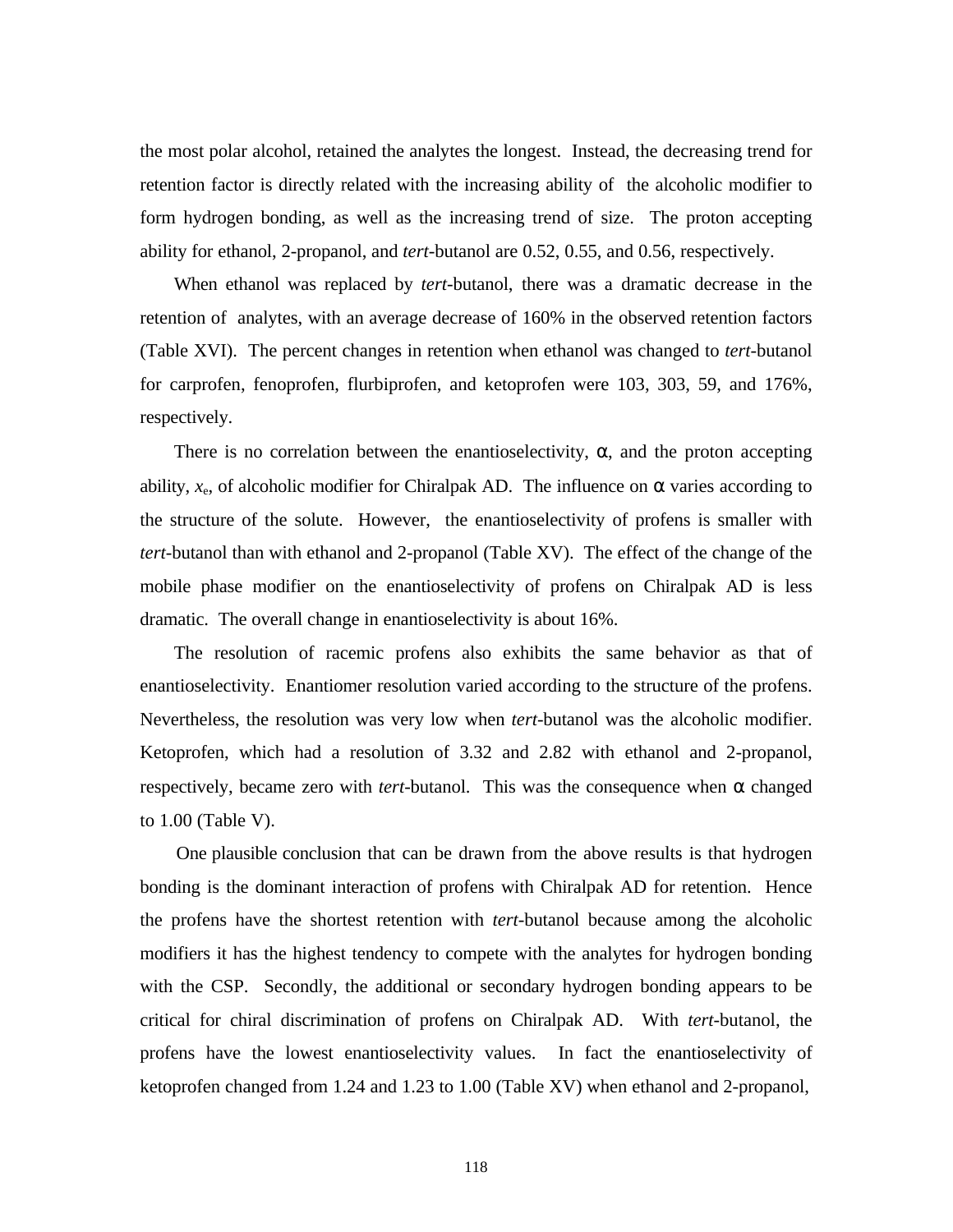| Profen       | % $k_2$ | % $\alpha$ |
|--------------|---------|------------|
| Carprofen    | 102.5   | 3.2        |
| Fenoprofen   | 303.3   | 20.5       |
| Flurbiprofen | 57.8    | 6.6        |
| Ketoprofen   | 175.9   | 23.6       |

**Table XVI. Percent change in retention and enantioselectivity of profens on Chiralpak AD when ethanol is replaced by** *tert***-butanol as the alcoholic modifier.**

respectively, were changed to *tert*-butanol. Consequently, enantiomer resolution of ketoprofen was zero. These conclusions drawn for retention and enantioselectivity of profens on Chiralpak AD are similar to those obtained from the study of the effect of acidic mobile phase modifiers.

 The effect of various alcoholic mobile phase modifiers on the enantioseparation ketoprofen on Chiralpak AD is shown in Fig. 39. Enantiomeric resolution of ketoprofen was not observed when *tert*-butanol, a strong hydrogen acceptor, replaced ethanol as the alcohol modifier.

 As shown in Table XVII, the decreasing trend of the retention factors due to the increasing ability of the alcoholic modifier to form a hydrogen bond is not completely observed in Chiralcel OD. With the same analytes, only flurbiprofen and ketoprofen followed the trend. The decreasing trend of retention could neither be also attributed to the increasing polarity nor the size of the alcoholic modifiers. The influence of the nature of the alcoholic modifiers varied according to the structure of the analyte. Furthermore, the effect of the change of the alcoholic modifier from ethanol to *tert*-butanol on the capacity factor was less dramatic than on Chiralpak AD (Table XVIII). The changes in  $k_2$ for all profens average around 12%.

 The influence of the alcoholic modifier on enantioselectivity of profens on Chiralcel OD appears to be dependent on the alcohol's proton accepting ability. As shown in Table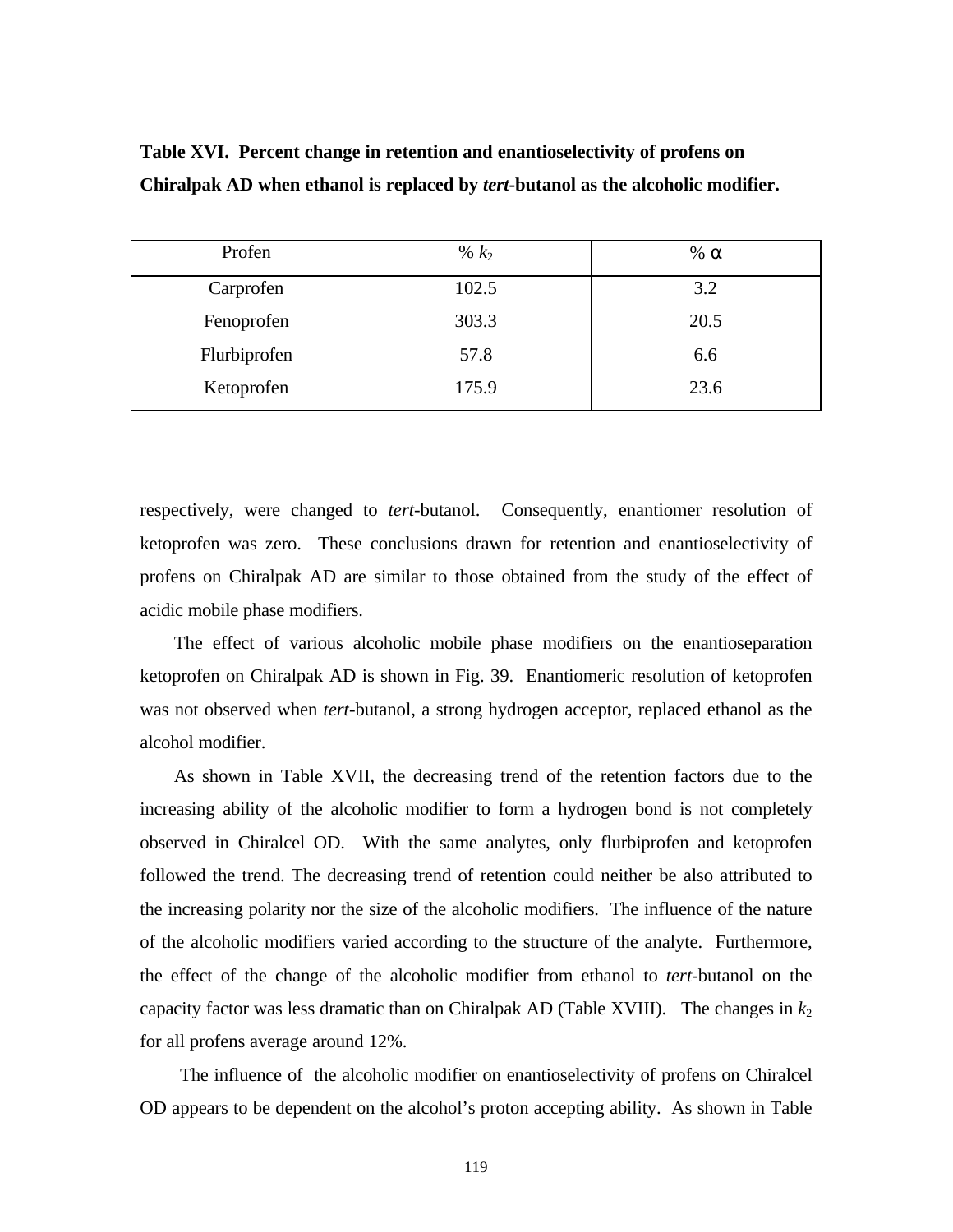

Figure 39. Influence of various alcoholic mobile phase modifiers on the chiral separation of racemic ketoprofen on Chiralpak AD. Mobile phase: 0.86 M alcohol in hexane with 1.95 x  $10^{-6}$  moles TFA; flow rate: 1.0 mL/min; UV detection: 260 nm; temperature: 25 $^{\circ}$ C. Individual enantioselectivity (α) and resolution (**R**) values represent six replicate injections.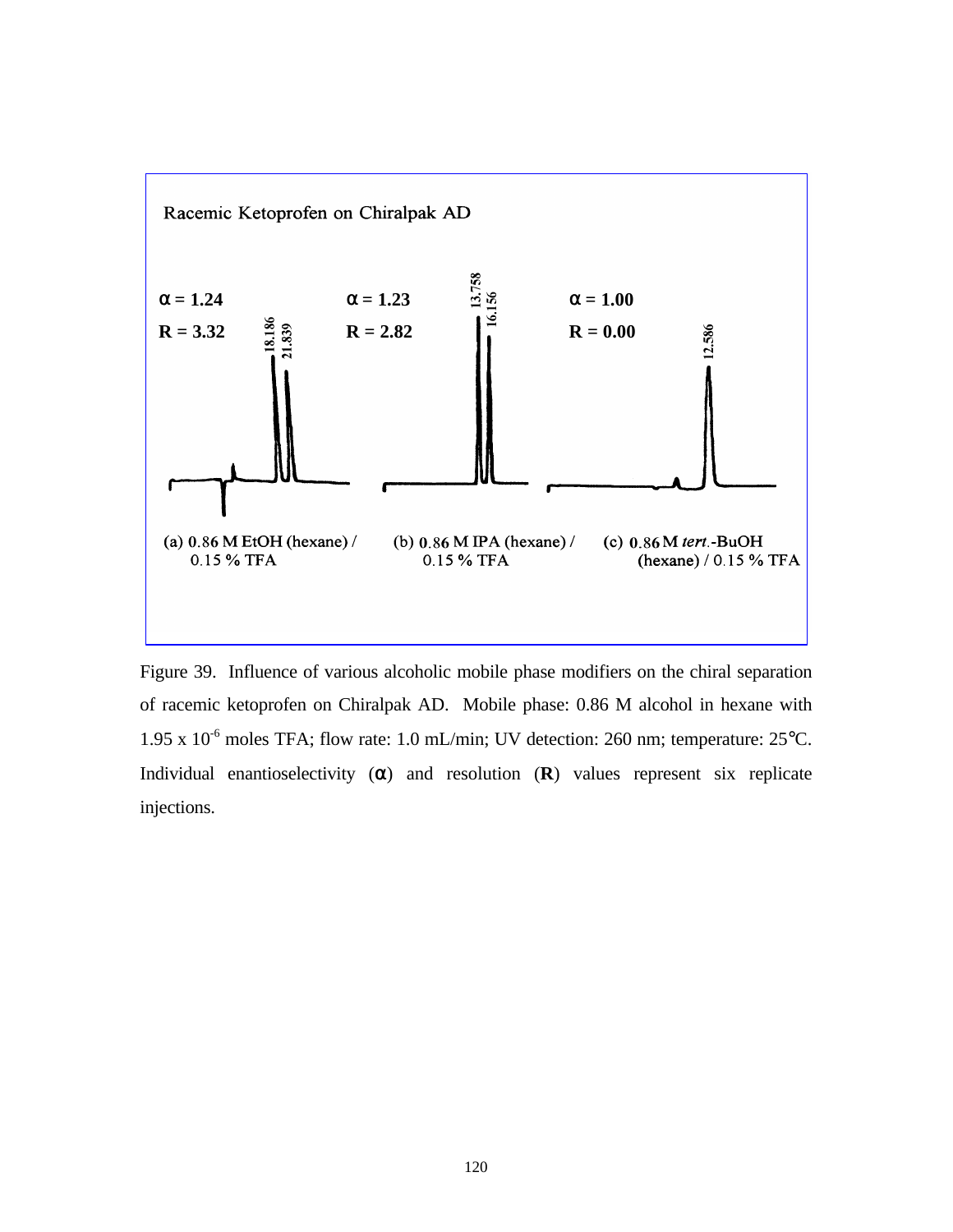| Table XVII. Summary of the chiral separation of racemic profens on Chiralcel OD |  |  |
|---------------------------------------------------------------------------------|--|--|
| using different alcoholic modifiers.                                            |  |  |

| Profen            | Alcoholic           | $k_2$ *                                                                                                                        | Enantio-    | Resolution                                                                                     |
|-------------------|---------------------|--------------------------------------------------------------------------------------------------------------------------------|-------------|------------------------------------------------------------------------------------------------|
|                   | <b>Mobile Phase</b> |                                                                                                                                | selectivity |                                                                                                |
|                   | Modifier            |                                                                                                                                | $\alpha$    | $\mathbf R$                                                                                    |
|                   |                     |                                                                                                                                |             |                                                                                                |
| Carprofen         | Ethanol             |                                                                                                                                |             | $1.99 \pm 2.87 \times 10^{-3}   1.15 \pm 2.62 \times 10^{-3}   0.90 \pm 1.58 \times 10^{-2}$   |
| $(1.72 M$ alcohol | 2-Propanol          |                                                                                                                                |             | $1.70 \pm 2.57 \times 10^{-3}   1.22 \pm 2.23 \times 10^{-3}   1.08 \pm 1.16 \times 10^{-2}$   |
| in hexane-TFA)    | tert-Butanol        |                                                                                                                                |             | $1.80 \pm 4.20 \times 10^{-3}   1.26 \pm 4.62 \times 10^{-3}   1.02 \pm 1.69 \times 10^{-2}$   |
|                   |                     |                                                                                                                                |             |                                                                                                |
| Fenoprofen        | Ethanol             |                                                                                                                                |             | $3.09 \pm 4.06 \times 10^{-3}   1.12 \pm 2.18 \times 10^{-3}   1.17 \pm 2.65 \times 10^{-2}$   |
| $(0.34 M$ alcohol | 2-Propanol          |                                                                                                                                |             | $2.93 \pm 3.42 \times 10^{-3}   1.15 \pm 1.97 \times 10^{-3}   1.31 \pm 1.87 \times 10^{-2}$   |
| in hexane-TFA)    |                     | <i>tert</i> -Butanol $\left 3.33 \pm 1.52 \times 10^{2} \right $ 1.17 ± 7.85 x 10 <sup>-3</sup> 1.44 ± 1.20 x 10 <sup>-2</sup> |             |                                                                                                |
|                   |                     |                                                                                                                                |             |                                                                                                |
| Flurbiprofen      | Ethanol             |                                                                                                                                |             | $2.15 \pm 2.59 \times 10^{-3} [1.08 \pm 1.99 \times 10^{-3}] 0.76 \pm 1.80 \times 10^{-2}$     |
| $(0.34 M$ alcohol | 2-Propanol          |                                                                                                                                |             | $1.95 \pm 1.75 \times 10^{-3}   1.17 \pm 1.46 \times 10^{-3}   1.27 \pm 1.06 \times 10^{-2}  $ |
| in hexane-TFA)    | tert-Butanol        |                                                                                                                                |             | $1.75 \pm 3.93 \times 10^{-3}   1.19 \pm 4.08 \times 10^{-3}   1.42 \pm 2.88 \times 10^{-2}  $ |
|                   |                     |                                                                                                                                |             |                                                                                                |
| Ketoprofen        | Ethanol             |                                                                                                                                |             | $4.77 \pm 5.26 \times 10^{-3}   1.08 \pm 1.59 \times 10^{-3}   0.87 \pm 1.80 \times 10^{-2}  $ |
| $(0.34 M$ alcohol | 2-Propanol          |                                                                                                                                |             | $4.50 \pm 5.40 \times 10^{-3}   1.08 \pm 1.85 \times 10^{-3}   0.61 \pm 1.90 \times 10^{-2}$   |
| in hexane-TFA)    | tert-Butanol        |                                                                                                                                |             | $4.49 \pm 1.81 \times 10^{-3}   1.08 \pm 5.46 \times 10^{-3}   0.58 \pm 3.78 \times 10^{-2}  $ |

\*Retention factor of second eluted enantiomer.

Average of six runs, 25°C, flow rate of 1.0 mL/min.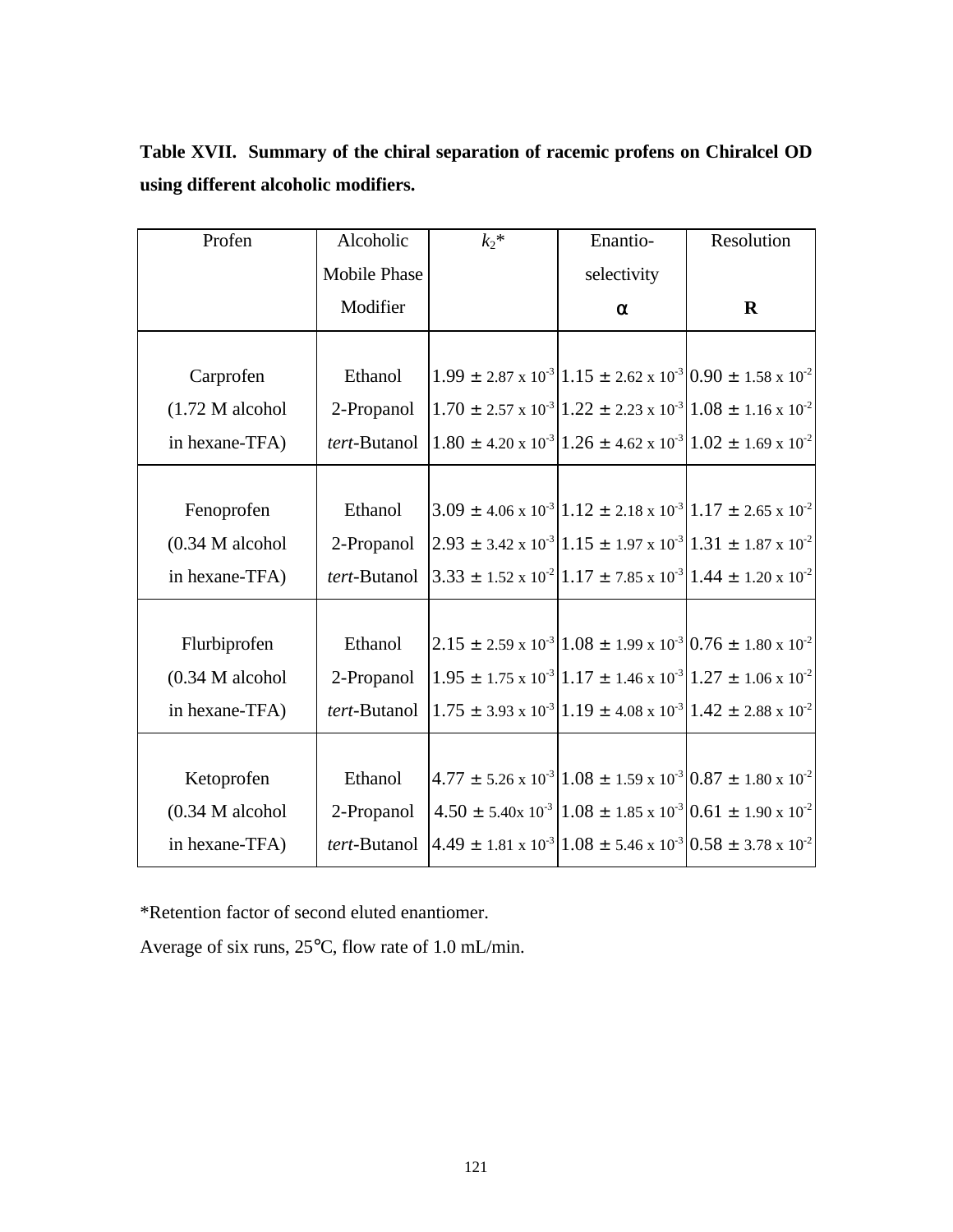| Profen       | % $k_2$ | % $\alpha$ |
|--------------|---------|------------|
| Carprofen    | 10.9    | 9.2        |
| Fenoprofen   | 7.8     | 4.6        |
| Flurbiprofen | 23.9    | 8.9        |
| Ketoprofen   | 6.3     | 0.6        |

**Table XVIII Percent change in retention and enantioselectivity on Chiralcel OD when ethanol is replaced by** *tert***-butanol as the alcoholic modifier.**

XVII, the increasing trend in the enantioselectivity of profens can be correlated to the increasing ability of the alcoholic modifier to form hydrogen bonding. Enantioselectivity of all profens is greatest with *tert*-butanol and smallest with ethanol. Nevertheless, the effect of the change of mobile phase modifier on the enantioselectivity of profens was less dramatic (Table XVIII). The change in enantioselectivity of profens on Chiralcel OD average around 6%. In fact, with ketoprofen the resolution is virtually unchanged.

 There is no trend on the resolution of racemic profens on Chiralcel OD. The resolution appeared not to be influenced primarily by enantioselectivity. As mentioned previously, resolution is a complicated function of  $\alpha$ ,  $k$ , and efficiency, N.

 Figure 40 shows the influence of various alcoholic modifiers on the separation of racemic flurbiprofen on Chiralcel OD. Enantioselectivity of flurbiprofen was improved when the modifier was changed from ethanol to IPA to *tert*-butanol.

 A plausible explanation for the increasing trend of enantioselectivity when the hydrogen bonding ability of the alcoholic modifier is increased may be due to the efficient interactions arising from the modification of the higher order structure of Chiralcel OD. As noted in Chapter III, mobile phase molecules with a high hydrogen bonding ability can induce a high degree of swelling of derivatized cellulose CSPs. Consequently, adsorption sites are changed due to modification of the size and geometry of the chiral cavities, thus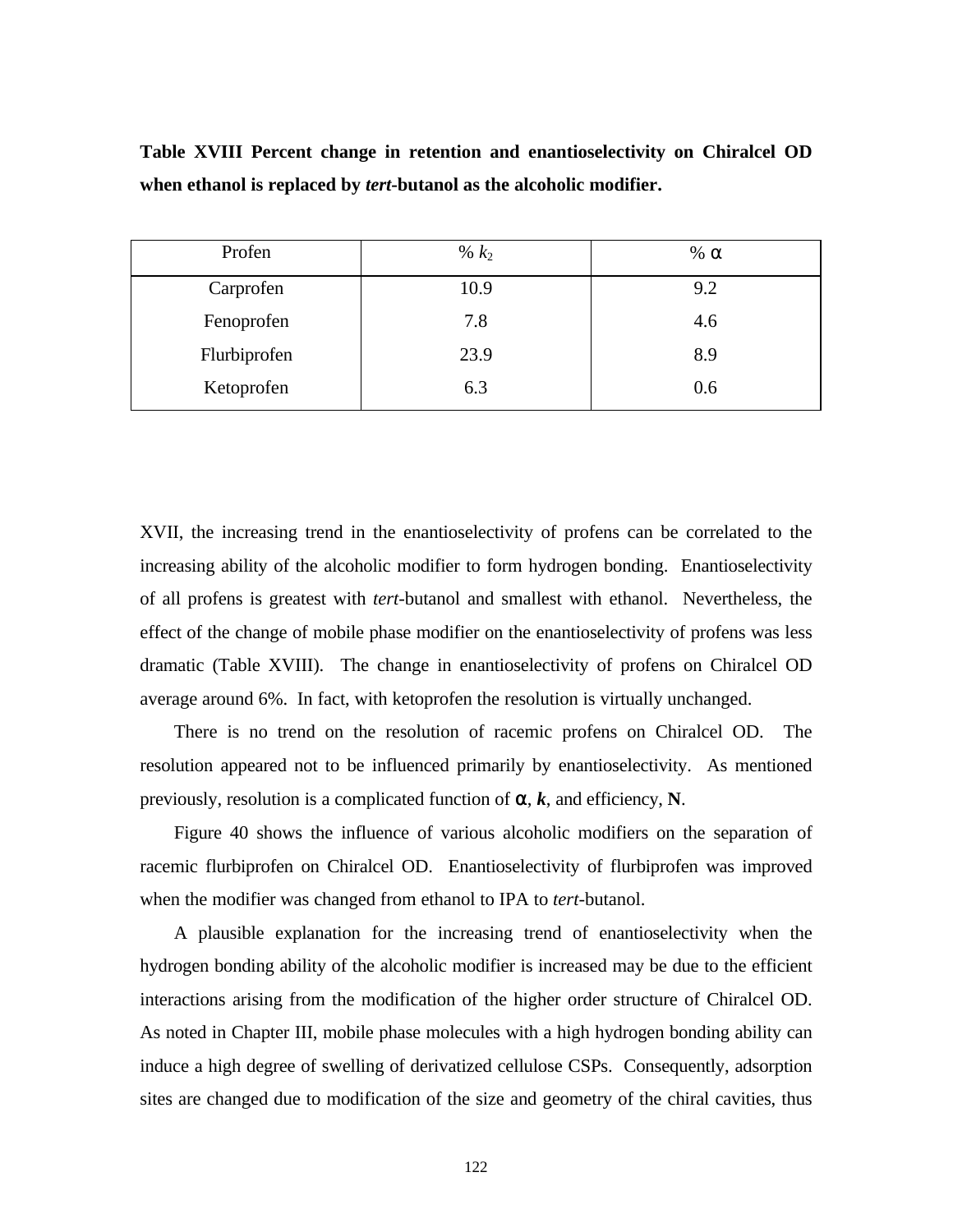affecting retention and enantioselectivity. It can be inferred from the above results that the secondary hydrogen bonding may not be critical for chiral discrimination. Inclusion to the chiral cavities or other type of interactions, such as dipole-dipole stacking or  $\pi$ - $\pi$ interaction, may be critical for the chiral recognition of profens on Chiralcel OD.



Figure 40. Influence of various alcoholic mobile phase modifiers on the separation of racemic flurbiprofen on Chiralcel OD. Mobile phase: 0.34 M alcohol in hexane with 1.95 x  $10^{-6}$  moles TFA; flow rate: 1.0 mL/min; UV detection: 260 nm; temperature: 25°C. Individual enantioselectivity  $(\alpha)$  and resolution  $(R)$  values represent six replicate injections.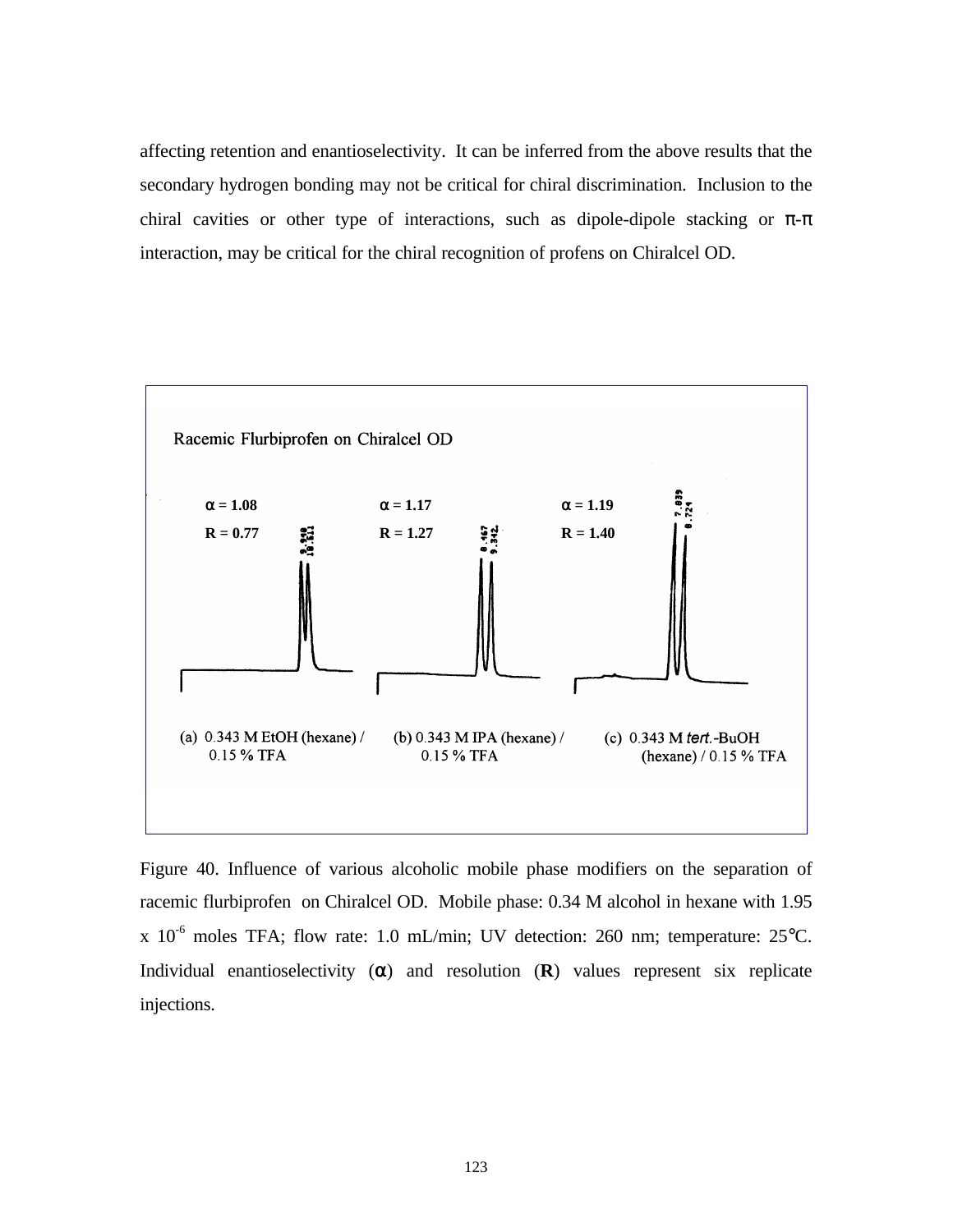## **5.4 Retention and Chiral Recognition Mechanisms**

 The chiral recognition process reflects all chiral and achiral interactions between racemic analyte and CSP. The results of the optimization, temperature dependence, and mobile phase studies indicated that the retention and chiral recognition mechanisms for the profens on either Chiralpak AD or Chiralcel OD are complex and interrelated

 The chiral recognition mechanism for the separation of profens on Chiralpak AD, as suggested by the results, involve the following:

(1) Hydrogen bonding between the carbonyl oxygen and acid proton of the carboxyl moiety of profen and the amide proton and carbonyl oxygen of the carbamate moiety of the CSP, respectively. This is the dominant analyte-CSP interaction for retention, and for the formation of the diastereomeric analyte-CSP complexes.

(2) Insertion of enantiomers into chiral cavities,  $\pi$ - $\pi$  interactions between aromatic rings, and dipole-dipole interactions between the polar carbamate moiety of CSP and the polar groups of profen. These contribute to the stabilization of the diastereomeric analyte-CSP complexes.

(3) Additional or secondary hydrogen bonding that does not arise from the carboxyl moiety of the analyte. This further stabilizes the diastereomeric analyte-CSP complexes, and adds the driving force for chiral discrimination to effect enantiomeric separation.

 The key role of the hydrogen bonds between the carboxyl moiety of profen and carbamate moiety of the CSP for retention and the formation of diastereomeric complexes is strongly substantiated by the drastic decrease in retention when the profens were converted to methyl esters. In addition, a decreasing trend in the retention of profens on Chiralpak AD was observed when the alcoholic mobile phase modifier was changed from ethanol to *tert*-butanol, which is the stronger proton acceptor.

 The stabilization of diastereomeric complexes by insertion into chiral cavities, as well as the other interactions, has been demonstrated by the changes in retention and enantioselectivity when different acids and alcohols were used as modifiers. The acidic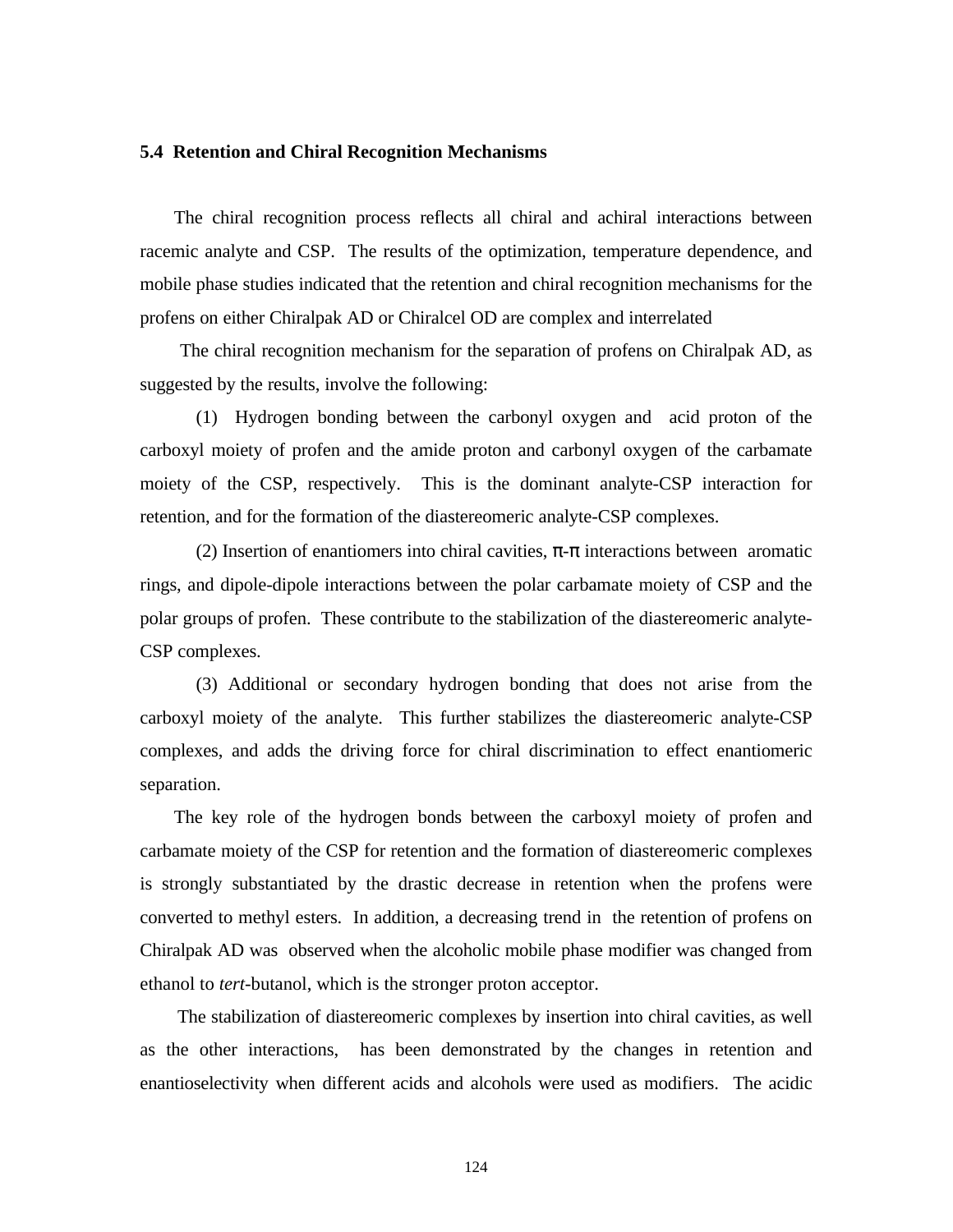and alcoholic mobile phase modifiers are recognized to alter the geometry and size of the chiral cavities of the CSP.

 The driving force for chiral recognition to be the secondary hydrogen bond between profen and CSP is supported by the enantiomeric resolution of the ketoprofen ester. This result strongly suggests that the hydrogen bond coming from the keto oxygen of the profen is the primary force behind chiral recognition. Among the esters, ketoprofen methyl ester has the greatest ability to form a hydrogen bond that does not come from the carboxylate moiety. In addition, from the study of the influence of the alcoholic modifier, the enantioselectivity of profens was smallest with *tert*-butanol. In fact, ketoprofen which has the greatest ability to form additional hydrogen bond, among the profens, that does not come from the carboxyl moiety has an enantioselectivity of 1.0 when *tert*-butanol was the alcoholic modifier. The enantioselectivity of ketoprofen was 1.24 with EtOH as the alcoholic modifier. The proton accepting ability of ethanol is lower than isopropanol (0.52 and 0.56, respectively).

 From the study of temperature dependence of enantioseparation of profens on Chiralpak AD, chiral separation is enthalpy controlled. This means that a strong interaction between racemic analyte-CSP, such as hydrogen bonding, mainly governs chiral discrimination. All profens have the carboxylic moiety, therefore, it is not the hydrogen bond that comes from the carboxyl moiety predominantly contributes to chiral recognition. It must be the additional hydrogen bond that does not come from the carboxyl moiety of profen. Among the profens, ketoprofen has the pronounced effect in enantioselectivity when the temperature was changed from 25 to 5  $^{\circ}$ C (Fig. 20).

 This proposed mechanism for the chiral recognition process is similar to that obtained by Wainer *et al.*<sup>288</sup> for the separation of racemic 2-alkylarylcarboxylic acids on Chiralpak AD using QSERR. It must be noted that, as mentioned previously, most of these studies were done before Wainer *at al*. published their studies.

 On Chiralcel OD, there are two chiral recognition mechanisms, entropy and enthalpy contolled. For the entropy controlled machanism, this may involve the following interactions between profen-CSP: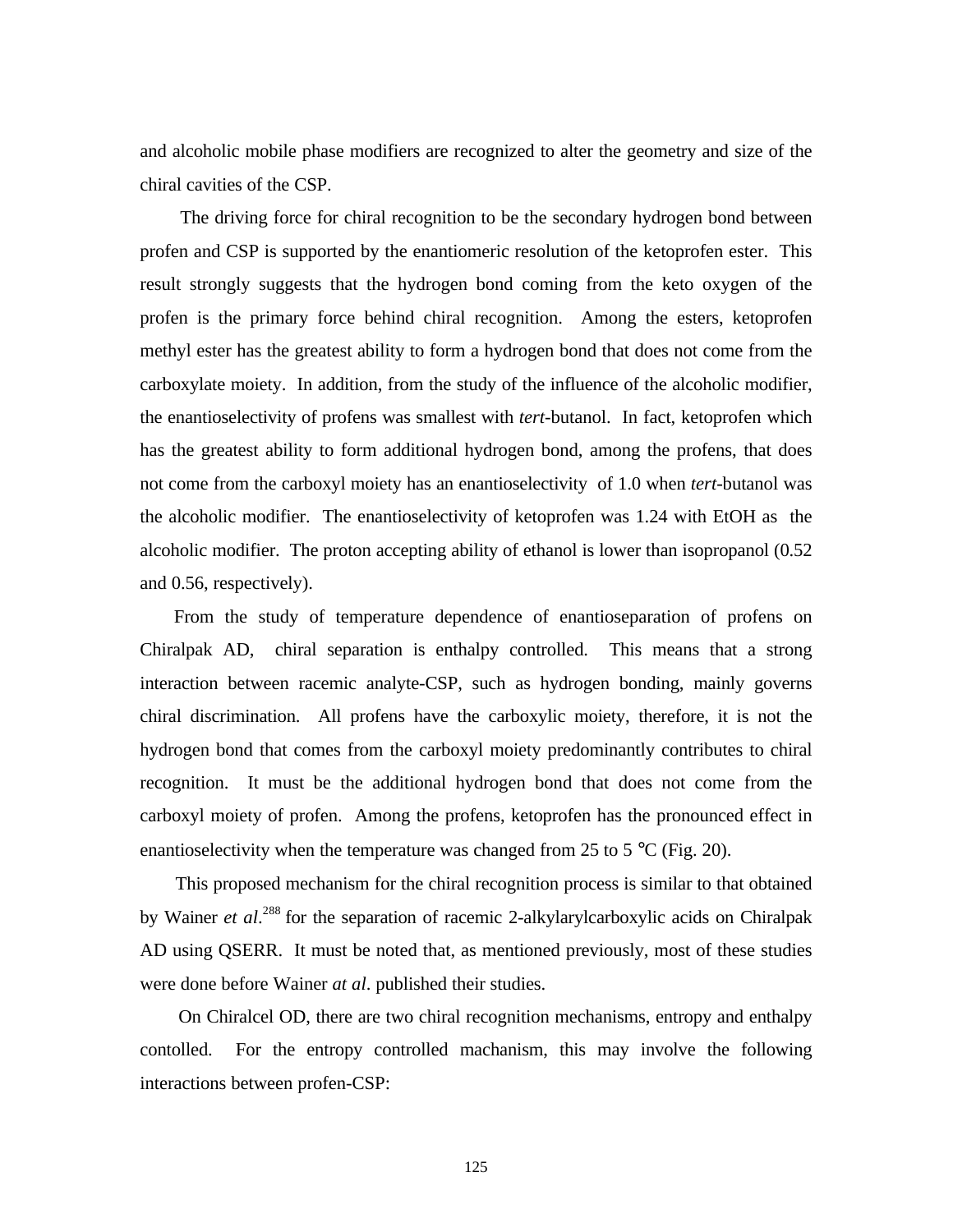(1) Hydrogen bonding between the carbonyl oxygen and acid proton of the carboxyl moiety of profen and the amide proton and carbonyl oxygen of the carbamate moiety of the CSP, respectively. This is also the dominant analyte-CSP interaction for retention, and for the formation of the diastereomeric analyte-CSP complexes.

(2) Insertion of enantiomers into chiral cavities,  $\pi$ - $\pi$  interactions between aromatic rings of profen and CSP, and dipole-dipole interactions between the polar carbamate moiety of the CSP and the polar groups of profen. These contribute to the stabilization of the diastereomeric analyte-CSP complexes.

(3) Chiral disrimination arises due to: (a) the difference in the steric fit of enantiomers in the chiral cavity of the CSP (entropy controlled); and (b) dipole-dipole or  $\pi$ - $\pi$  interactions between enantiomer analytes and CSP (enthalpy controlled).

 For the role of interactions (1) to (2) between profen and Chiralcel OD, similar explanations in Chiralpak AD could be applied.

 From the results of the study on Chiralcel OD, the additional hydrogen bonding interaction is not critical for chiral recognition in either entropy or enthalpy controlled mecanism. This has been shown by the increase in enantioselectivity when the alcoholic modifier was changed from a weak (ethanol) to a strong proton acceptor (*tert*-butanol). Instead, this increasing trend of enantioselectivity due to the increasing proton accepting ability of alcohol modifiers strongly indicates that steric fit to the chiral cavities or other type of analyte-CSP interaction is critical for chiral discrimination. As noted in Chapter III, the degree of swelling of derivatized cellulose CSPs is dependent on the proton accepting ability of the alcoholic modifier. The modification of the geometry and size of the chiral cavities of Chiralcel OD by *tert*-butanol enhances chiral separation of profens.

 Another proof that the additional hydrogen bonding is not critical for chiral discrimination on Chiralcel OD is the zero separation of the methyl esters of fenoprofen, ibuprofen, and ketoprofen. Considering the fact that the profen methyl esters were more retained on Chiralcel OD than on Chiralpak AD enantioseparation must be expected to take place, which was not the case.